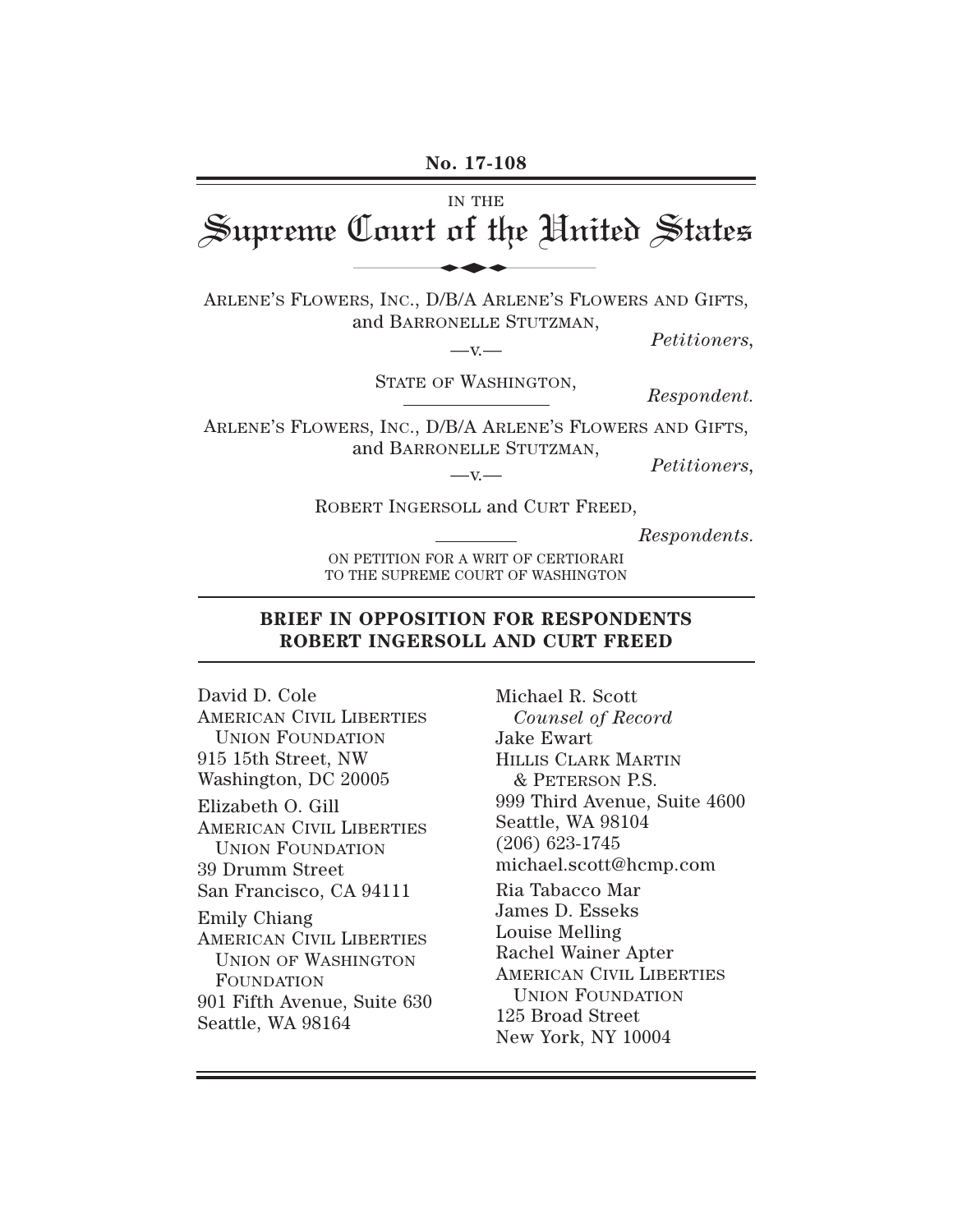### **QUESTIONS PRESENTED**

1. Whether the Free Speech Clause permits a business to discriminate in making sales to the public in violation of a regulation of commercial conduct that does not target speech?

2. Whether the Free Exercise Clause permits a business to discriminate in making sales to the public in violation of a state law that is neutral and generally applicable?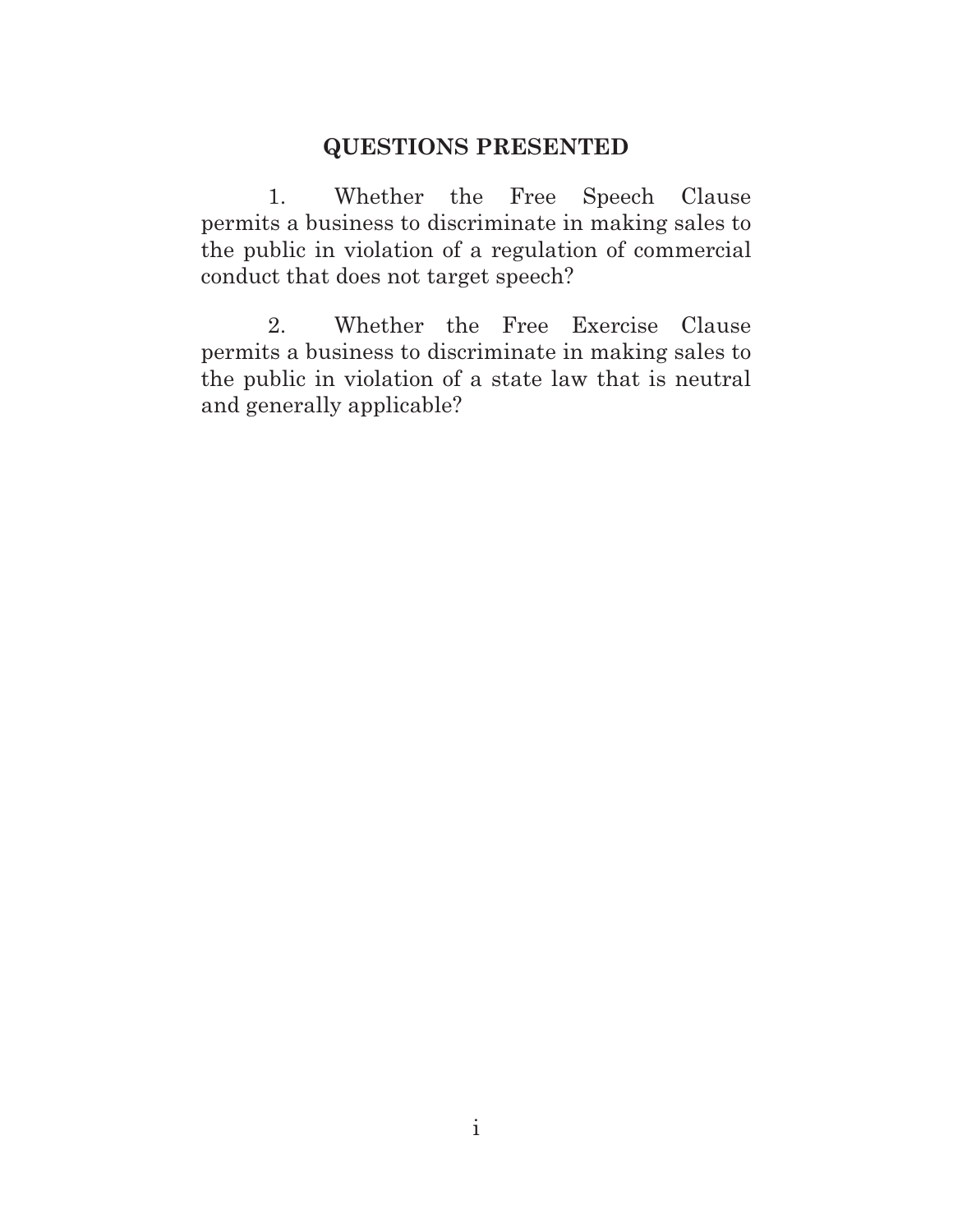# **TABLE OF CONTENTS**

|  | REASONS FOR HOLDING THE PETITION  7 |  |
|--|-------------------------------------|--|
|  |                                     |  |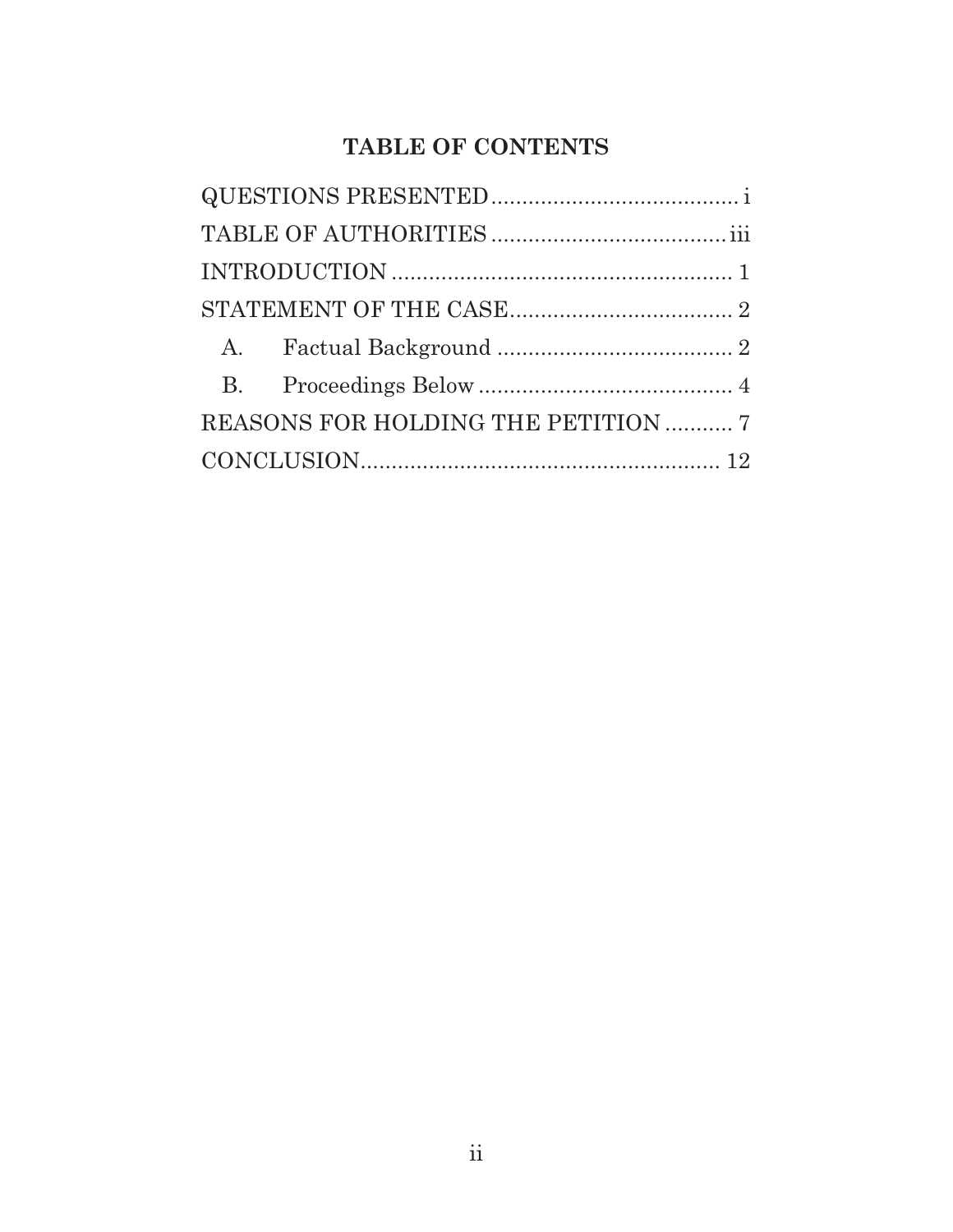# **TABLE OF AUTHORITIES**

## **CASES**

| <i>Employment Division v. Smith,</i> |  |
|--------------------------------------|--|
| Romer v. Evans,                      |  |

# **STATUTES**

# **RULES**

|--|--|--|--|--|--|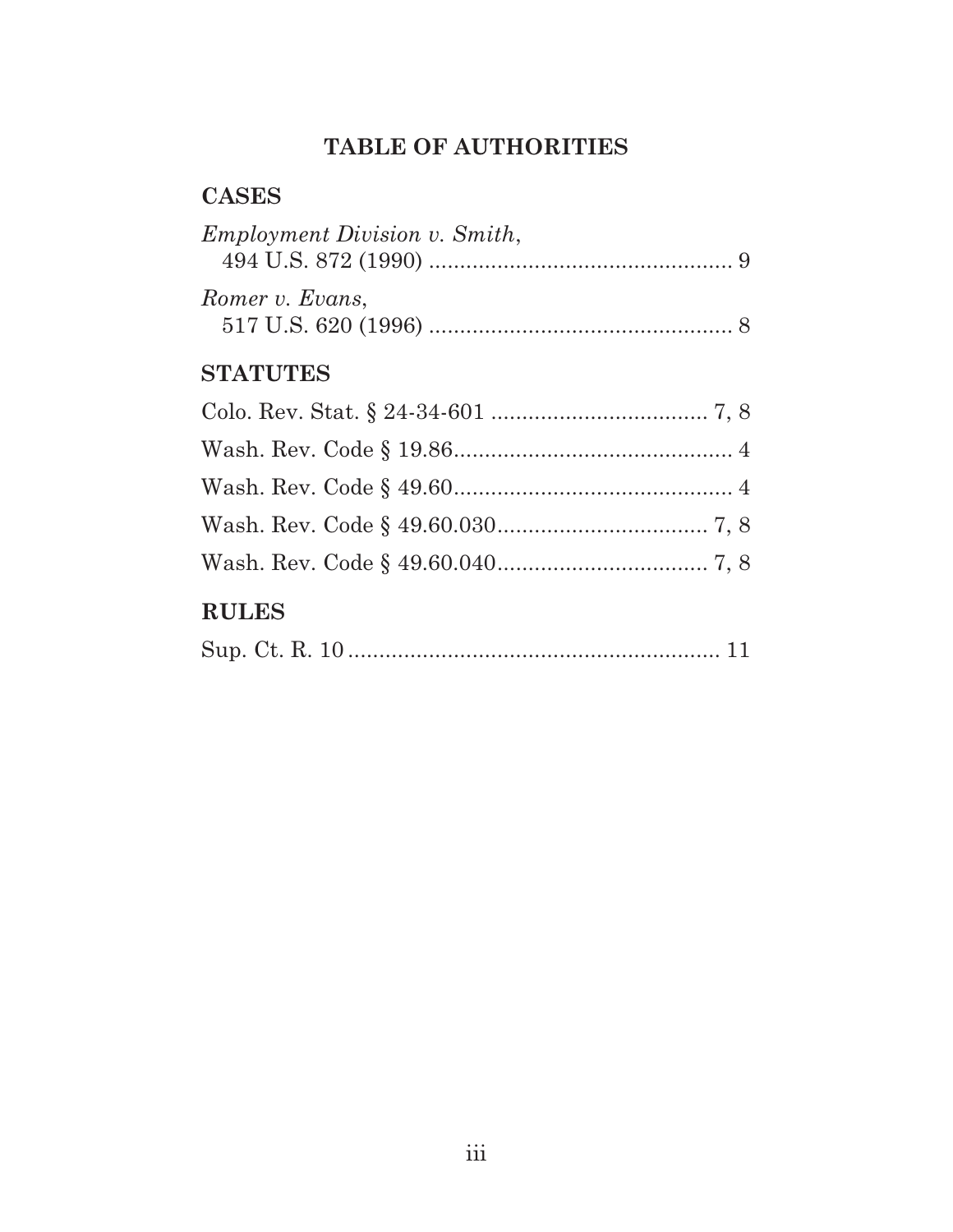#### **INTRODUCTION**

Petitioners, a Washington State flower shop and its owner, raise the same factual and legal claims advanced in *Masterpiece Cakeshop, Ltd. v. Colorado Civil Rights Commission*, No. 16-111 (U.S. cert. granted June 26, 2017), which will be argued on December 5th. Petitioners here, like the petitioners in *Masterpiece Cakeshop*, were found to have discriminated based on sexual orientation when they turned away a gay couple seeking goods that they routinely sell to heterosexual couples for their weddings. And petitioners here, like the petitioners in *Masterpiece Cakeshop*, seek an exemption from a content-neutral, generally applicable public accommodations law under the Free Speech Clause, the Free Exercise Clause, and some combination of the two. Because the legal and factual issues raised in both cases are the same, the Court should hold this petition for certiorari pending disposition of *Masterpiece Cakeshop*.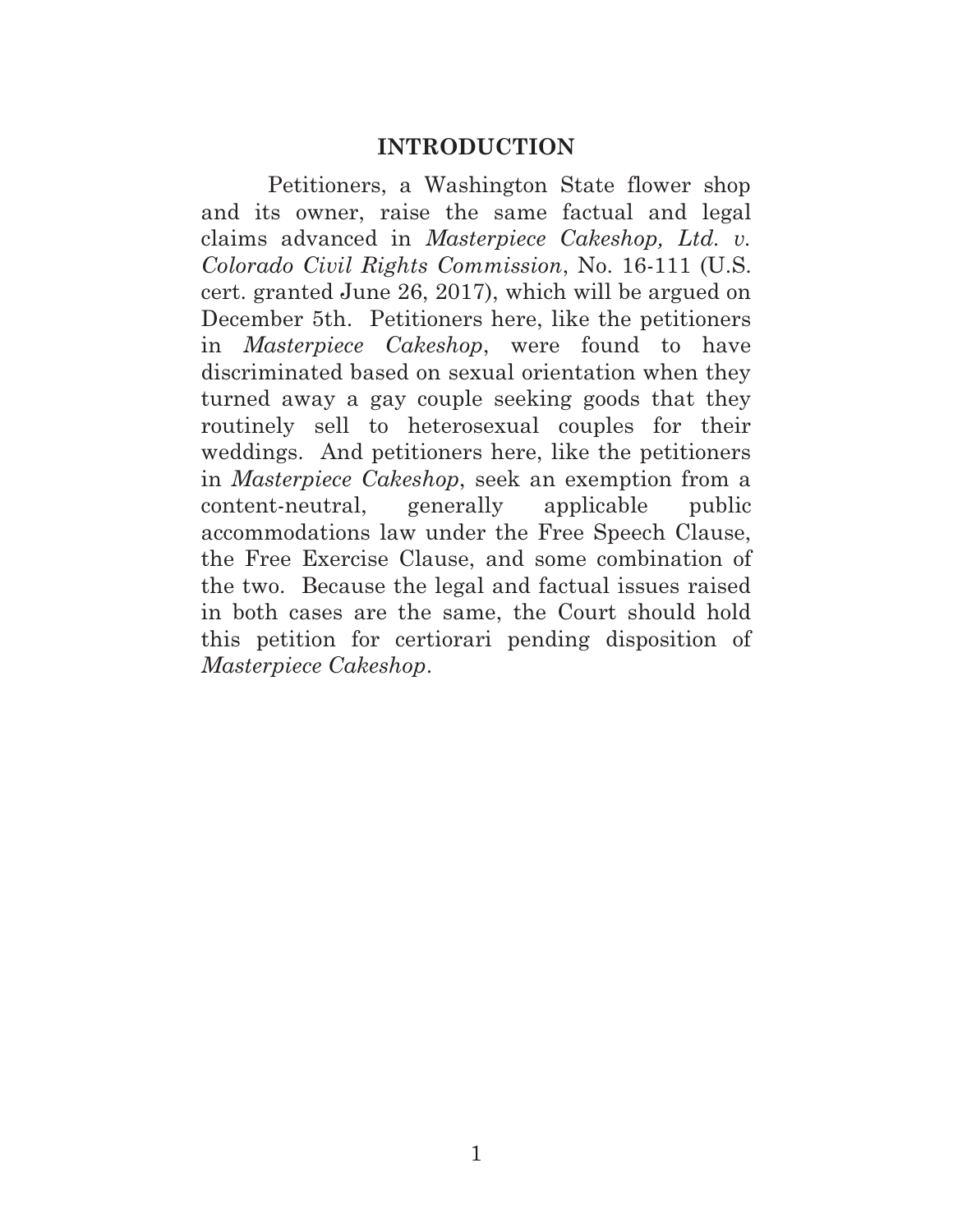## **STATEMENT OF THE CASE**

### **A. Factual Background.**

Respondents Robert Ingersoll and Curt Freed are gay men who have been in a committed relationship since 2004. Pet. App. 3a. In 2012, not long after Washington State recognized the freedom to marry for same-sex couples, Mr. Freed proposed marriage to Mr. Ingersoll, and the two became engaged. *Id.*; Pet. App. 78a.

The wedding Mr. Ingersoll and Mr. Freed originally planned was supposed to take place on their nine-year anniversary in September 2013. Pet. App. 3a.The couple envisioned a ceremony and reception complete with a minister, catered dinner, photographer, and wedding cake. *Id.*; Pet. App. 78a. They planned to celebrate with over 100 friends and family members, and they reserved a well-known outdoor wedding venue where they lived in eastern Washington State. Pet. App. 3a; Pet. App. 78a. The couple intended to buy flowers for the wedding from Petitioner Arlene's Flowers, Inc. (the "Florist"). Pet. App. 4a; Pet. App. 78a. The Florist is a Washington corporation that sells flowers and other goods and services to the public. Pet. App. 12a; Pet. App. 76a. It is not a religious organization. Pet. App. 18a n.7; Pet. App. 120a. Mr. Ingersoll had purchased flowers at the Florist on many occasions, and viewed it as "their florist." Pet. App. 3a.

On February 28, 2013, Mr. Ingersoll drove to the Florist to talk to someone about ordering flowers for his wedding. Pet. App. 4a; Pet. App. 79a.He told one of the Florist's employees that he was marrying Mr. Freed and that he and Mr. Freed wanted the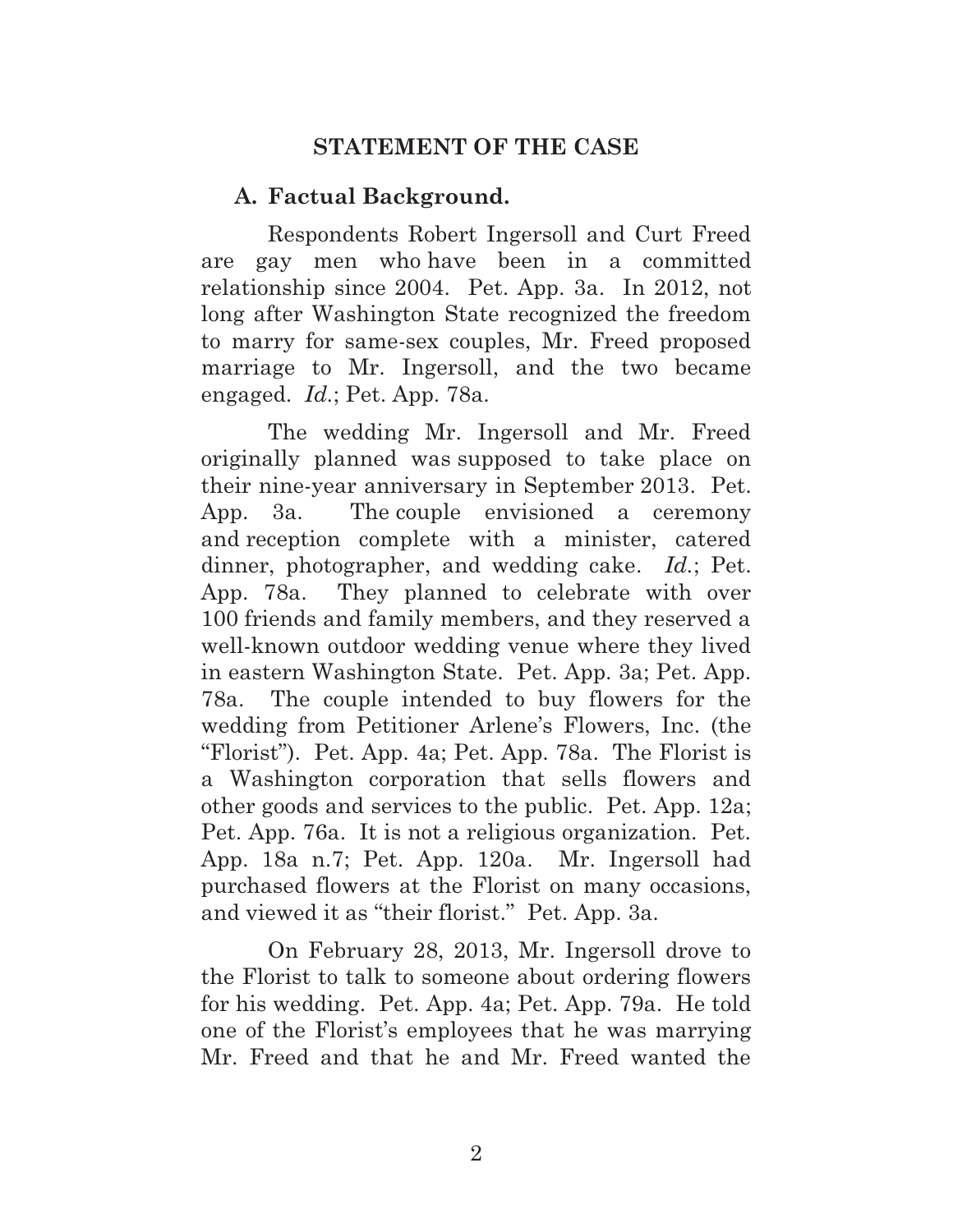Florist to do the flowers. Pet. App. 4a; Pet. App. 79a. The employee told Mr. Ingersoll he would have to speak to the owner, Petitioner Barronelle Stutzman.<sup>1</sup> Pet. App. 4a.

The next day, March 1, 2013, Mr. Ingersoll returned to the Florist during his lunch hour to speak with Ms. Stutzman. *Id.*; Pet. App. 79a. Before Mr. Ingersoll could describe what the couple wanted, Ms. Stutzman told him categorically that the Florist would not provide services for his wedding because of Ms. Stutzman's religious views. Pet. App. 4a; Pet. App. 79a.

The Florist sells to the general public. Ms. Stutzman testified at her deposition that she does not believe herself to be endorsing the Florist's customers or their actions when the Florist sells them floral arrangements. Ms. Stutzman testified, for example, that when the Florist sells flowers to atheists for a wedding, Ms. Stutzman is not endorsing atheism. Pet. App. 7a. Similarly, when the Florist sells flowers to a Muslim couple for a wedding, Ms. Stutzman is not endorsing Islam. *Id.*

Nevertheless, Ms. Stutzman refused to allow the Florist to provide flowers for Mr. Ingersoll and Mr. Freed's wedding because of her belief that "biblically marriage is between a man and a woman." Pet. App. 6a. She also decided that, going forward, the Florist would decline to sell goods and services for any marriage or commitment ceremony for same-sex couples. *Id.*

 $\overline{a}$ 

<sup>&</sup>lt;sup>1</sup> Ms. Stutzman is owner and president of Arlene's Flowers, Inc. Pet. App. 3a; Pet. App. 12a n.1.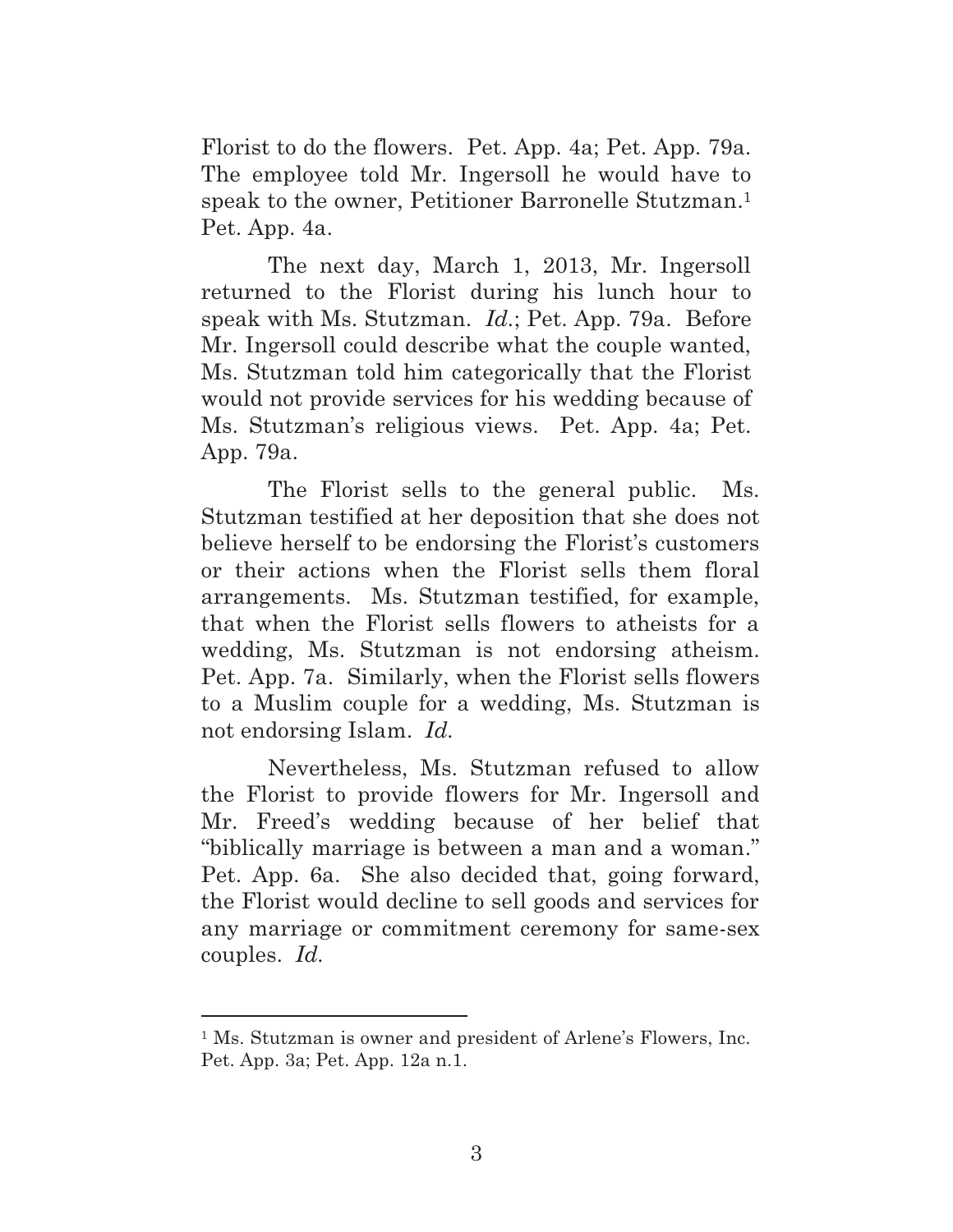Mr. Ingersoll was deeply hurt by the Florist's refusal to provide services. Pet. App. 4a; Pet. App. 8a. Mr. Freed also felt the "emotional toll." Pet. App. 5a.

Mr. Ingersoll and Mr. Freed lost enthusiasm for a large wedding in September. *Id.* They stopped their wedding planning, in part because they feared being denied service by other wedding vendors. *Id.* They also feared that increased public attention threatened the safety and security of their wedding guests, and that their wedding might attract the media or protestors, such as the Westboro Baptist Church. *Id.* They settled instead on a small private wedding at their home. *Id.* Mr. Ingersoll and Mr. Freed were married on July 21, 2013, with 11 people in attendance. *Id.* They bought one flower arrangement from another florist, and boutonnieres and corsages from a friend. *Id.*

### **B. Proceedings Below.**

On April 9, 2013, the State of Washington filed a complaint based on the Washington Consumer Protection Act, Wash. Rev. Code § 19.86 ("CPA"), against the Florist and Ms. Stutzman, alleging that their refusal of service based on sexual orientation constituted an unfair business practice in violation of the CPA. Pet. App. 258a-264a. Mr. Ingersoll and Mr. Freed filed their own action several days later based on the CPA and the Washington Law Against Discrimination, Wash. Rev. Code § 49.60, which prohibits discrimination by places of public accommodation because of race, creed, color, sex, sexual orientation, or disability. Pet. App. 265a-272a. Both lawsuits sought injunctive relief. *Id.*;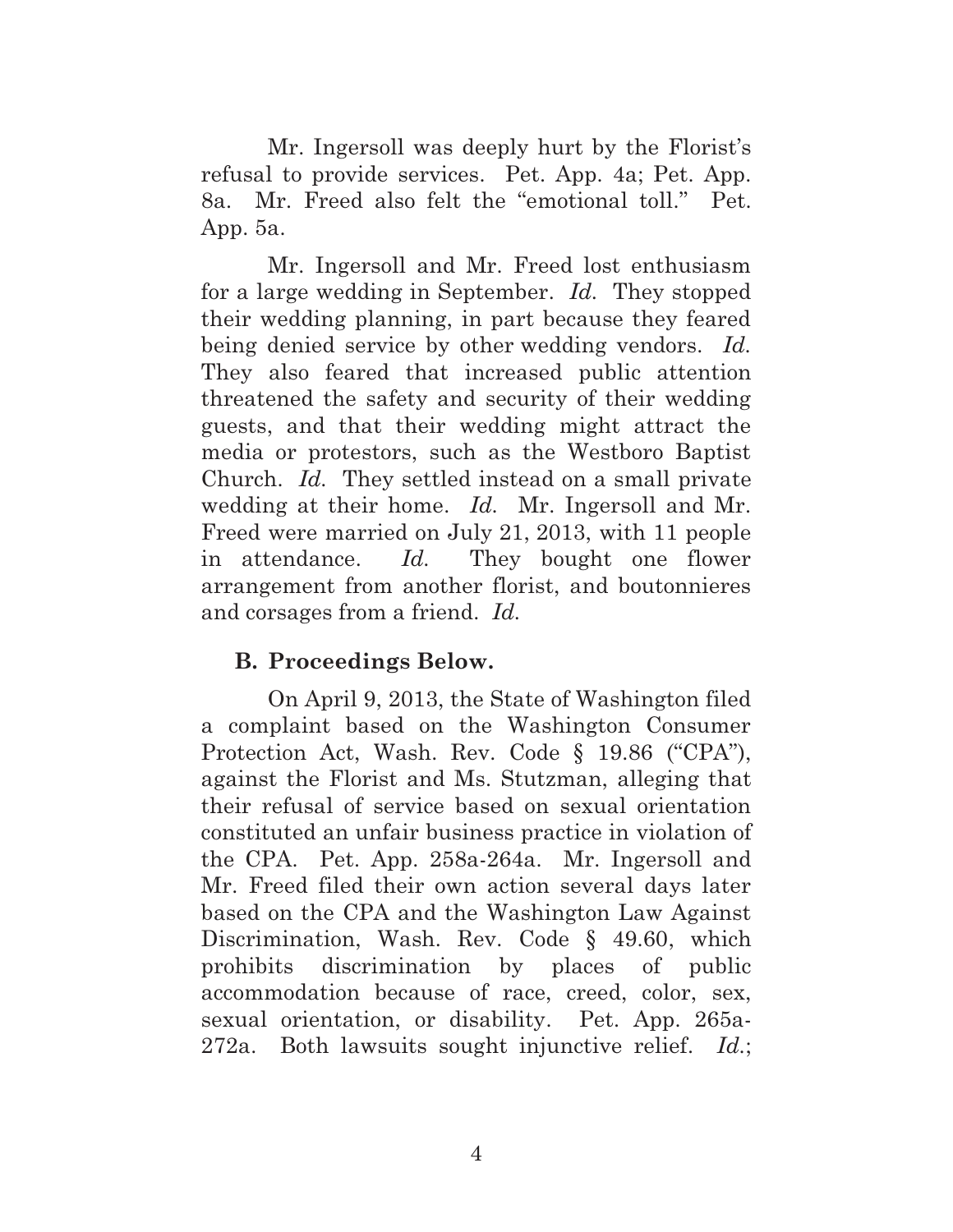Pet. App. 258a-264a.The cases were consolidated for all purposes except trial. Pet. App. 76a n.6.

On February 18, 2015, the trial court entered an order granting summary judgment in favor of the State, Mr. Ingersoll, and Mr. Freed. Pet. App. 69a-153a. In a carefully reasoned, lengthy opinion, the trial court held that Petitioners had discriminated against Mr. Ingersoll and Mr. Freed because of their sexual orientation, and had violated both the Law Against Discrimination and the CPA. *Id.* The trial court rejected Petitioners' constitutional defenses. It rejected Petitioners' free speech claim because the Law Against Discrimination requires only nondiscriminatory conduct, not any particular speech. Pet. App. 125a. The trial court also rejected Petitioners' free exercise claim:

> For over 135 years, the Supreme Court of the United States has held that laws may prohibit religiously motivated action, as opposed to belief. In trade and commerce, and more particularly when seeking to prevent discrimination in public accommodations, the Courts have confirmed the power of the Legislative Branch to prohibit conduct it deems discriminatory, even where the motivation for that conduct is grounded in religious belief.

Pet. App. 151a.

The court entered permanent injunctions in both actions barring the Florist from discriminating based on sexual orientation in the sale of any goods or services it chooses to offer the general public. Pet.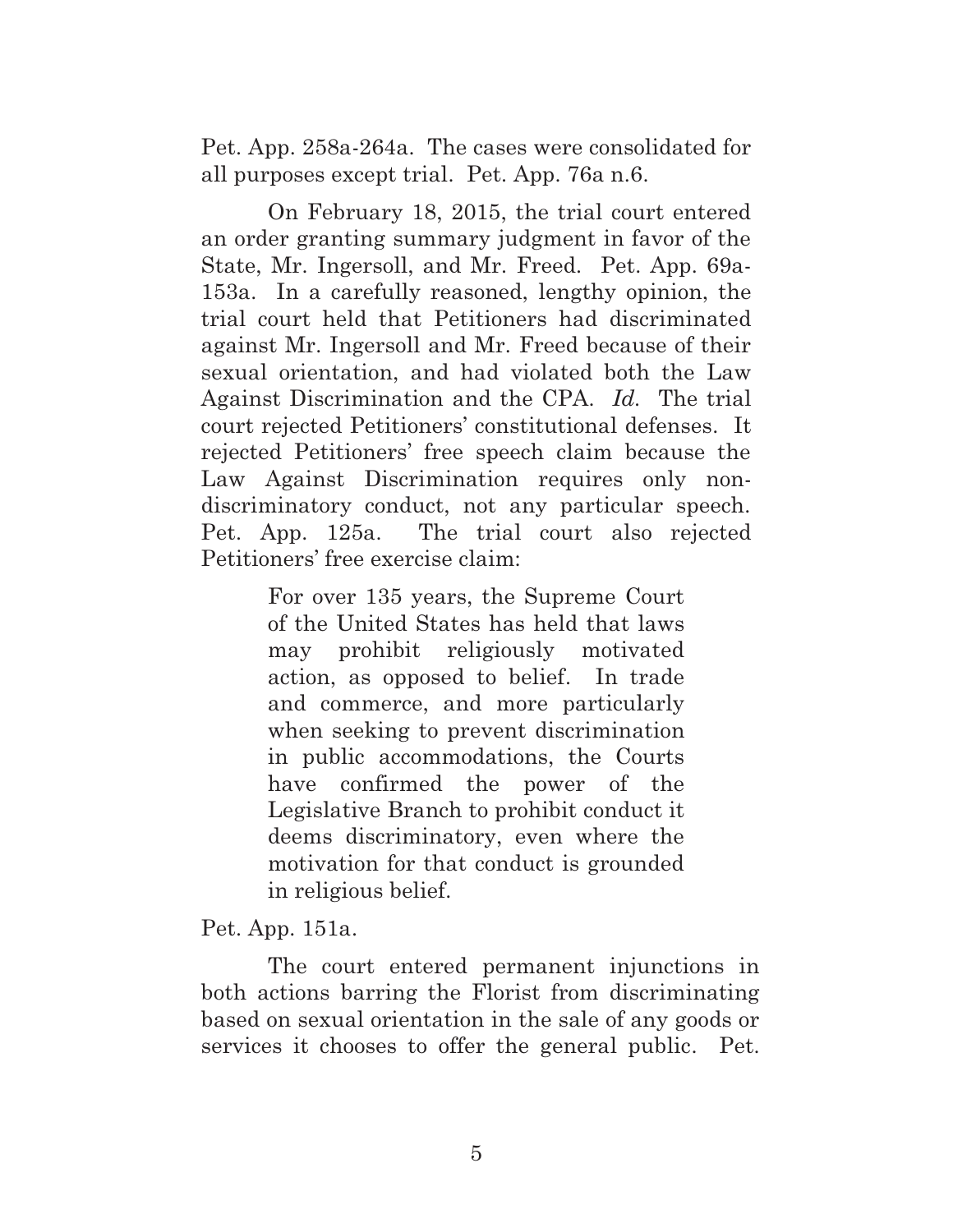App. 58a-63a. The court also awarded Mr. Ingersoll and Mr. Freed actual damages, attorneys' fees, and costs in amounts to be determined.2 Pet. App. 64a-68a.

Petitioners asked the Washington Supreme Court to review the trial court's decision directly. The Washington Supreme Court accepted review and affirmed. Pet. App. 2a. Like the trial court, the court concluded that the Law Against Discrimination regulates only discriminatory conduct—not speech and therefore does not violate Petitioners' free speech rights under the First Amendment. Pet. App. 33a. The court also concluded that the Law Against Discrimination is a neutral law of general applicability that does not violate Petitioners' free exercise rights under the First Amendment. Pet. App. 40a.

The court emphasized that, in any event, the Law Against Discrimination's application in this case would survive strict scrutiny. Pet. App. 51a. Petitioners argued that no harm had been done—and the government could therefore have no compelling interest in regulating Petitioners' conduct—because Mr. Ingersoll and Mr. Freed could, and did, obtain flowers from other local florists. Pet. App. 50a-51a. The court "emphatically reject[ed]" that argument. Pet. App. 51a. The court agreed that this case is "no more about access to flowers than civil rights cases in the 1960s were about access to sandwiches," Pet.

 $\overline{a}$ 

<sup>2</sup> Mr. Ingersoll and Mr. Freed have claimed \$7.91 in economic damages resulting from gas and mileage spent obtaining flowers from other sources. *See* Pet. App. 114a-115a. They do not seek damages for emotional distress or other non-economic harms.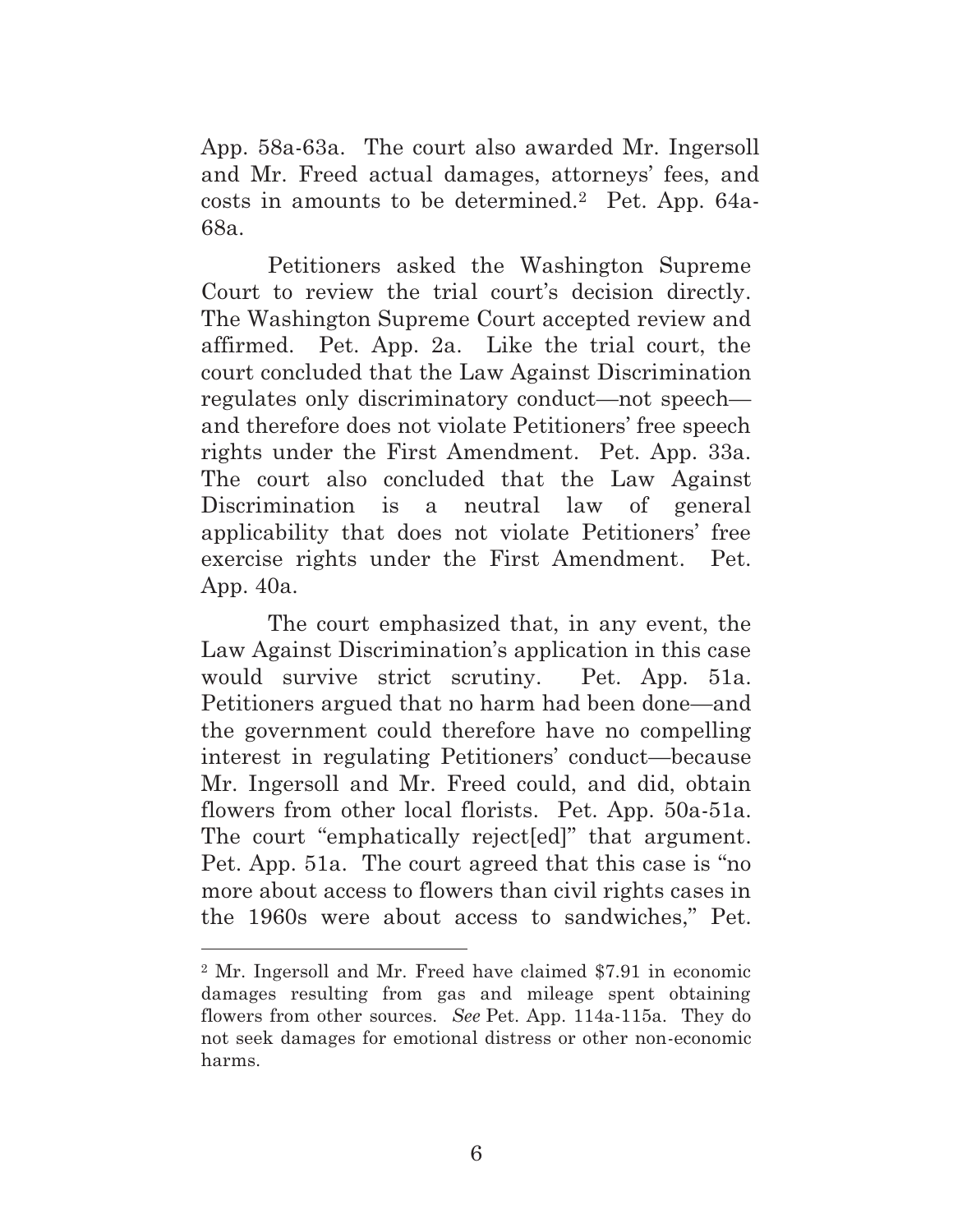App. 51a (internal quotation marks omitted), and that the Law Against Discrimination exists instead to "eradicat[e] barriers to the equal treatment of all citizens in the commercial marketplace." *Id.* A "patchwork of exceptions," the court concluded, would fatally undermine that legislative purpose. *Id.*

### **REASONS FOR HOLDING THE PETITION**

The legal issues presented by the petition are the same as those presented in *Masterpiece Cakeshop, Ltd. v. Colorado Civil Rights Commission*, No. 16-111, which is currently pending before the Court and will be argued on December 5th. Petitioners in both cases ask this Court to hold that the Free Speech Clause, the Free Exercise Clause, or some combination of the two, exempt them from complying with a state law barring discrimination by places of public accommodation. Accordingly, the Court should hold this petition pending the resolution of *Masterpiece Cakeshop*.

The factual background of this case is similar to the factual background in *Masterpiece Cakeshop*. Both sets of petitioners operate retail businesses that provide goods and services to the public. Pet. App. 2a; Joint App. at 71, *Masterpiece Cakeshop, Ltd. v. Colo. Civil Rights Comm'n*, No. 16-111 (U.S. filed Aug. 31, 2017) ("*Masterpiece* J.A."). Both operate in states that have chosen to prohibit discrimination by places of public accommodation based on certain personal characteristics, including sexual orientation. *Compare* Wash. Rev. Code §§ 49.60.030, 49.60.040, *with* Colo. Rev. Stat. § 24-34-601(1), (2). And, in both cases, the petitioners refused to provide same-sex couples with goods or services that they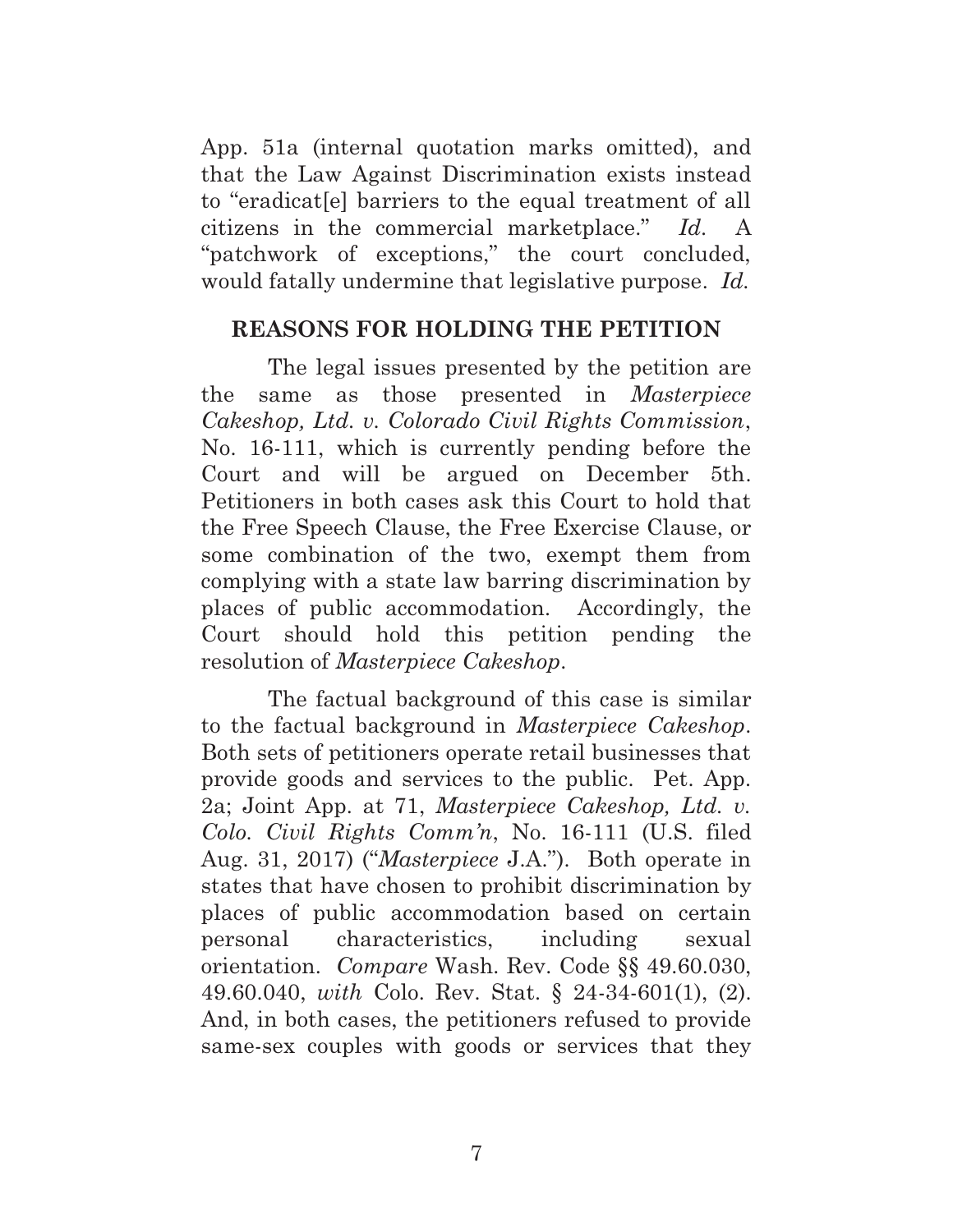routinely sell to different-sex couples for their weddings, thereby discriminating on the basis of sexual orientation. Pet. App. 2a; *Masterpiece* J.A. 71- 72.

The Law Against Discrimination is also functionally interchangeable with the Colorado Anti-Discrimination Act for purposes relevant here. *Compare* Wash. Rev. Code §§ 49.60.030, 49.60.040, *with* Colo. Rev. Stat. § 24-34-601(1), (2). The Law Against Discrimination, like the Colorado Anti-Discrimination Act, is a content-neutral law that regulates business conduct. It does not regulate speech. It simply requires retail stores and other places of public accommodation to make their goods and services available on an equal basis regardless of customers' sexual orientation, race, creed, color, sex, sexual orientation, national origin, or disability. Wash. Rev. Code §§ 49.60.030(1)(b), 49.60.040(14); *see also* Colo. Rev. Stat. § 24-34-601(1), (2). The Law Against Discrimination, like the Colorado Anti-Discrimination Act, does not require any business to offer any particular good or service for sale. The law simply insists that, to the extent a retail business chooses to offer goods or services to the general public, it may not refuse to sell them to customers based on certain enumerated characteristics including sexual orientation. In so doing, the Law Against Discrimination, like the Colorado Anti-Discrimination Act, is not unusual. To the contrary, such antidiscrimination laws have a long and venerable place in our nation's history. *Romer v. Evans*, 517 U.S. 620, 627-28 (1996).

Moreover, the Law Against Discrimination, like the Colorado Anti-Discrimination Act, is neutral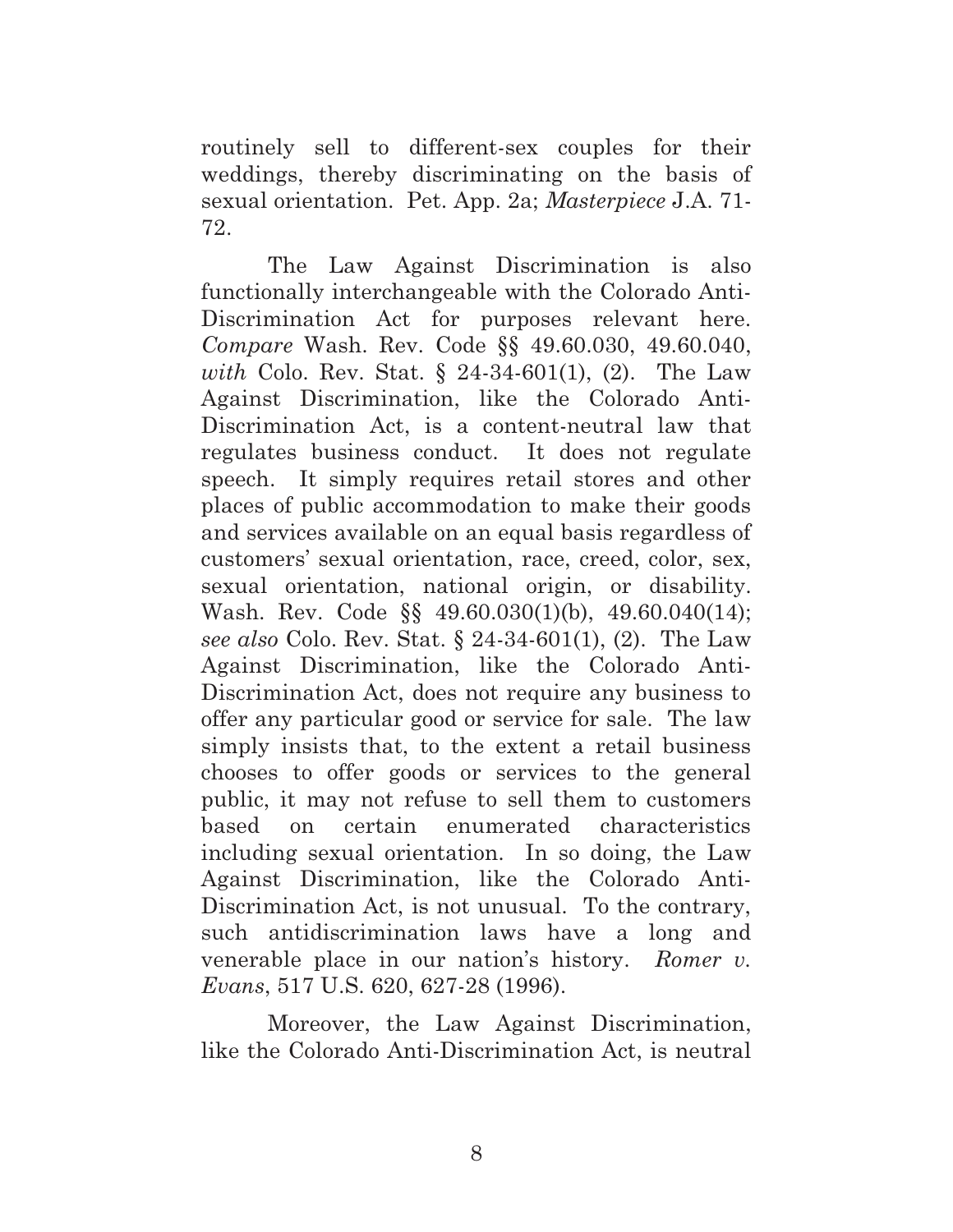and generally applicable under this Court's precedent in *Employment Division v. Smith*, 494 U.S. 872 (1990), as the Washington Supreme Court recognized. Pet. App. 40a; *see also* App. to Pet. for Writ of Cert. at 37a, *Masterpiece Cakeshop, Ltd. v. Colo. Civil Rights Comm'n*, No. 16-111 (U.S. filed July 22, 2016) ("*Masterpiece* Pet. App."). It is thus subject only to rational basis review, which it "clearly" satisfies. Pet. App. 40a; *see also Masterpiece* Pet. App. 49a (concluding that the Colorado Anti-Discrimination Act "easily" survives rational basis review). Indeed, the government has not only a legitimate, but a compelling interest, in eliminating discrimination in places of public accommodation. Pet. App. 40a; *see also Masterpiece* Pet. App. 49a.

Petitioners here, like the petitioners in *Masterpiece Cakeshop*, seek an exemption from this content-neutral, generally applicable antidiscrimination law, and for the same reasons as the petitioners in *Masterpiece Cakeshop*. Indeed, the legal arguments offered in support of certiorari here are nearly identical to the arguments presented in *Masterpiece Cakeshop*. Whatever the merit of those arguments—and Mr. Ingersoll and Mr. Freed submit there is none, *see* Br. in Opp., *Masterpiece Cakeshop, Ltd. v. Colo. Civil Rights Comm'n*, No. 16-111 (U.S. filed Nov. 28, 2016) ("*Masterpiece* Opp.")—they are the same arguments being advanced by the same counsel in *Masterpiece Cakeshop*. Like *Masterpiece Cakeshop*, Petitioners here argue that a retail business's provision of custom goods or services for a wedding is "pure speech" entitled to First Amendment protection. *Compare* Pet. 17-24, *with*  Br. for Pet. at 18-23, *Masterpiece Cakeshop, Ltd. v. Colo. Civ. Rights Comm'n*, No. 16-111 (U.S. filed Aug.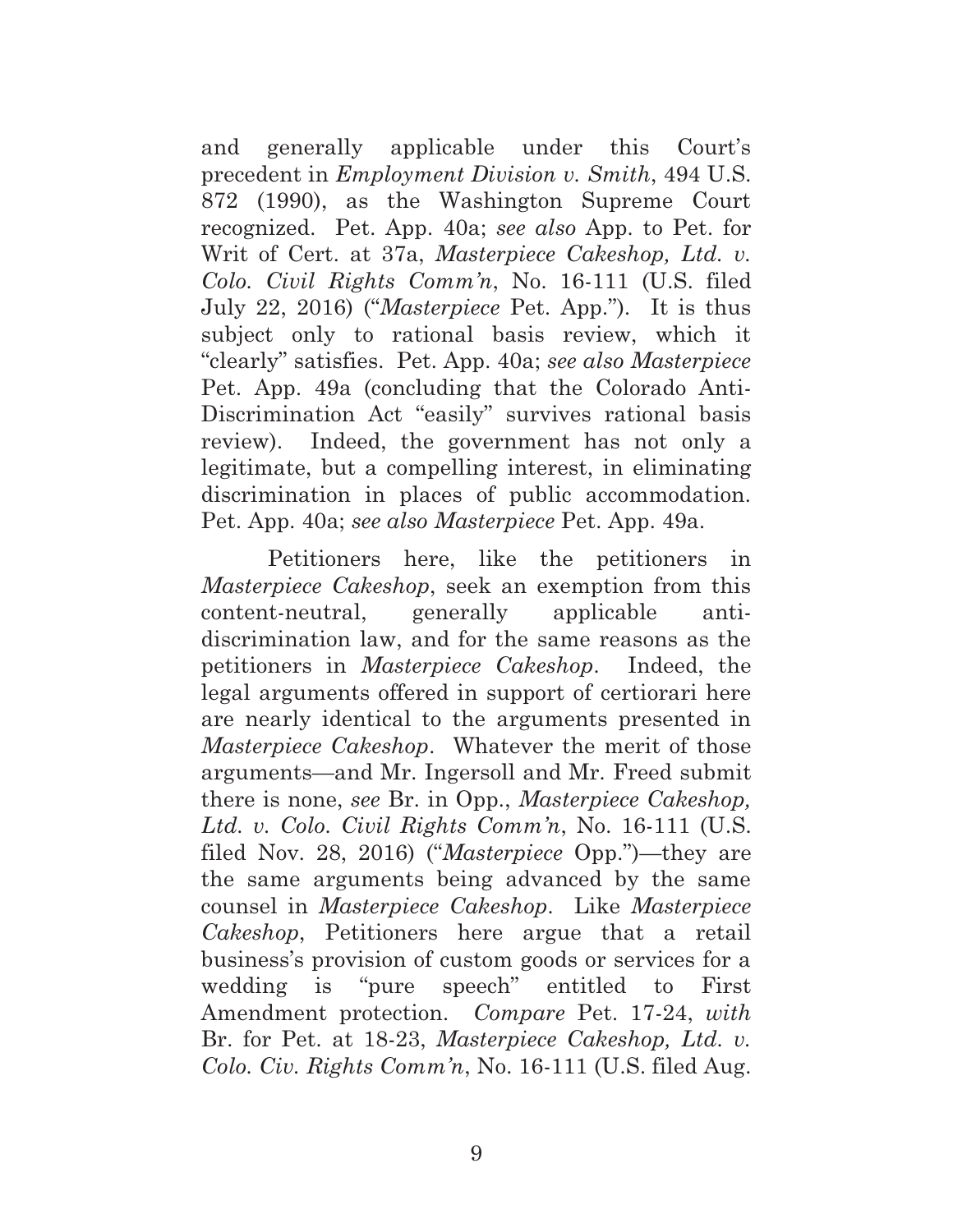31, 2017) ("*Masterpiece* Br."); *see Masterpiece* Opp. 17-18. They object to the application of a neutral and generally applicable law to their retail businesses based on the business owners' religious opposition to marriage for same-sex couples. *Compare* Pet. 35-37, *with Masterpiece* Br. 38-46; *see Masterpiece* Opp. 19- 23. And they suggest that this Court's decision in *Smith* recognized a "hybrid rights" doctrine that would trigger strict scrutiny in cases involving religious freedom and speech claims, even when those claims fail standing alone. *Compare* Pet. 32- 35, *with Masterpiece* Br*.* 46-48.

Contrary to Petitioners' suggestion, "combining" this case with *Masterpiece Cakeshop* would not "aid this Court" in deciding the questions presented. Pet. 37. First, Petitioners claim that "exhaustive evidence" in this record "will facilitate" this Court's determination of whether flower arrangements or wedding cakes are protected speech. Pet. 37. But they point to no specific facts in this case that might help the Court resolve the issues raised in *Masterpiece Cakeshop*. Second, Petitioners contend that the Florist's course of conduct in serving lesbian and gay customers seeking different goods and services on different occasions and for different purposes "negate[s] any concern that she discriminates against individuals based on their sexual orientation." Pet. 37-38. The petitioners in *Masterpiece Cakeshop* make the same assertion, *see Masterpiece* Br. 52-53, but both sets of petitioners are wrong. That both the bakery and the florist have provided baked goods and flowers to gay and lesbian people in the past does not mean that they do not discriminate on the basis of sexual orientation when they refuse to sell baked goods or flowers to a gay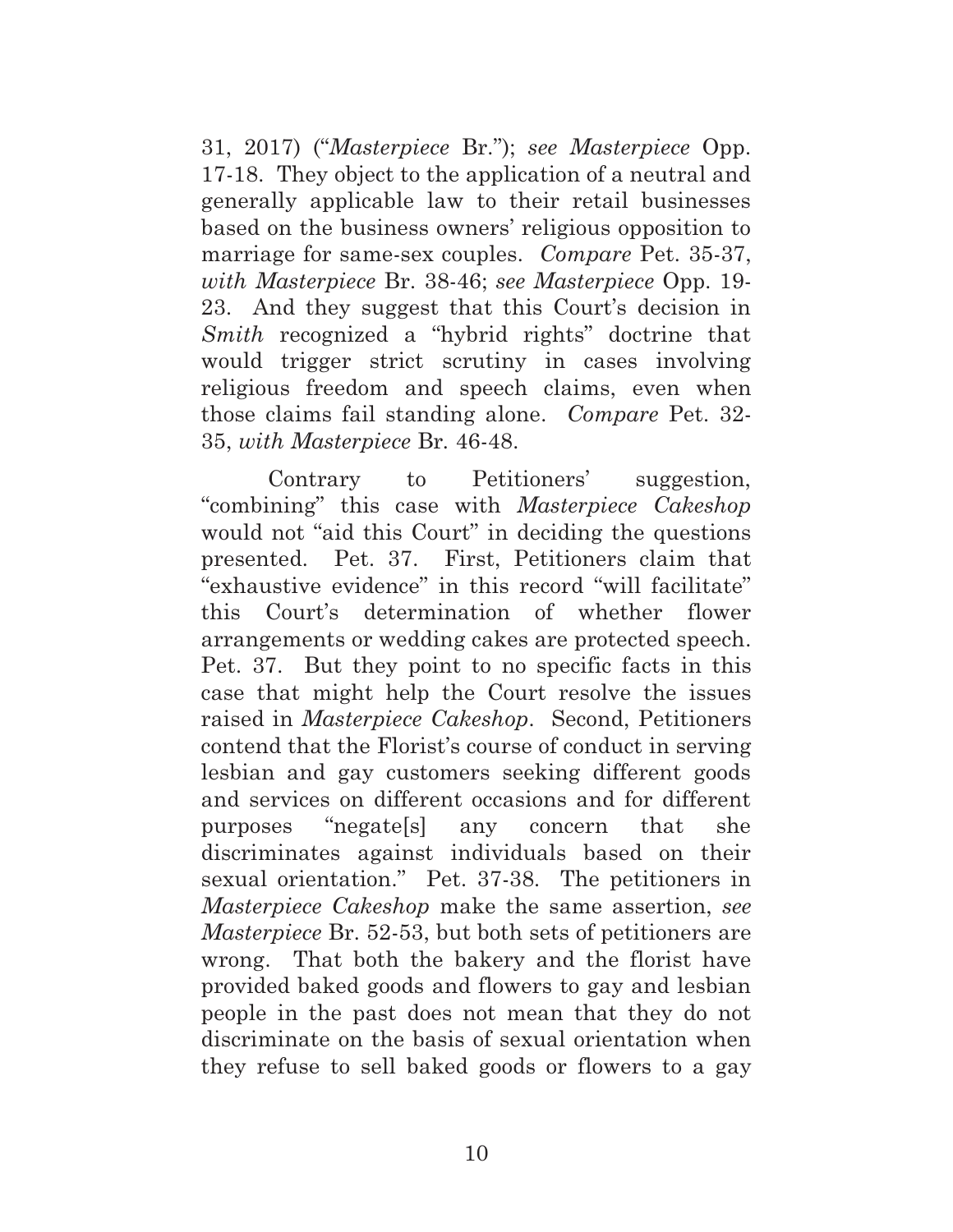couple for their wedding that they would sell to a heterosexual couple for their wedding. In any event, Petitioners have not asked this Court to review the Washington Supreme Court's conclusion that they discriminated against Mr. Ingersoll and Mr. Freed because of their sexual orientation. Nor could they, given that the Washington Supreme Court made that determination as a matter of state law. Pet. App. 13a-17a. Instead, Petitioners ask the Court to excuse their discrimination under the same First Amendment theories already raised in *Masterpiece Cakeshop*.

In sum, Petitioners have not articulated any reason, let alone a "compelling" one, that this Court should grant certiorari in this case and consolidate it with *Masterpiece Cakeshop* for oral argument. *See* Sup. Ct. R. 10. Moreover, doing so would cause practical problems, as *Masterpiece Cakeshop* has been scheduled for argument on December 5th. Even if this petition were granted at the earliest possible conference, the merits briefing would not be completed until March 2018. *Masterpiece Cakeshop* would thus need to be removed from the December calendar and rescheduled for argument sometime next spring. Mr. Ingersoll and Mr. Freed respectfully submit that the Court should hold the petition pending the resolution of *Masterpiece Cakeshop*. If the Court affirms the decision of the Colorado Court of Appeals in *Masterpiece Cakeshop*, then the petition for a writ of certiorari should be denied. If the Court reverses the decision below in *Masterpiece Cakeshop*, then it should grant the petition, vacate the decision of the Washington Supreme Court, and remand for reconsideration in light of its opinion in *Masterpiece Cakeshop*.